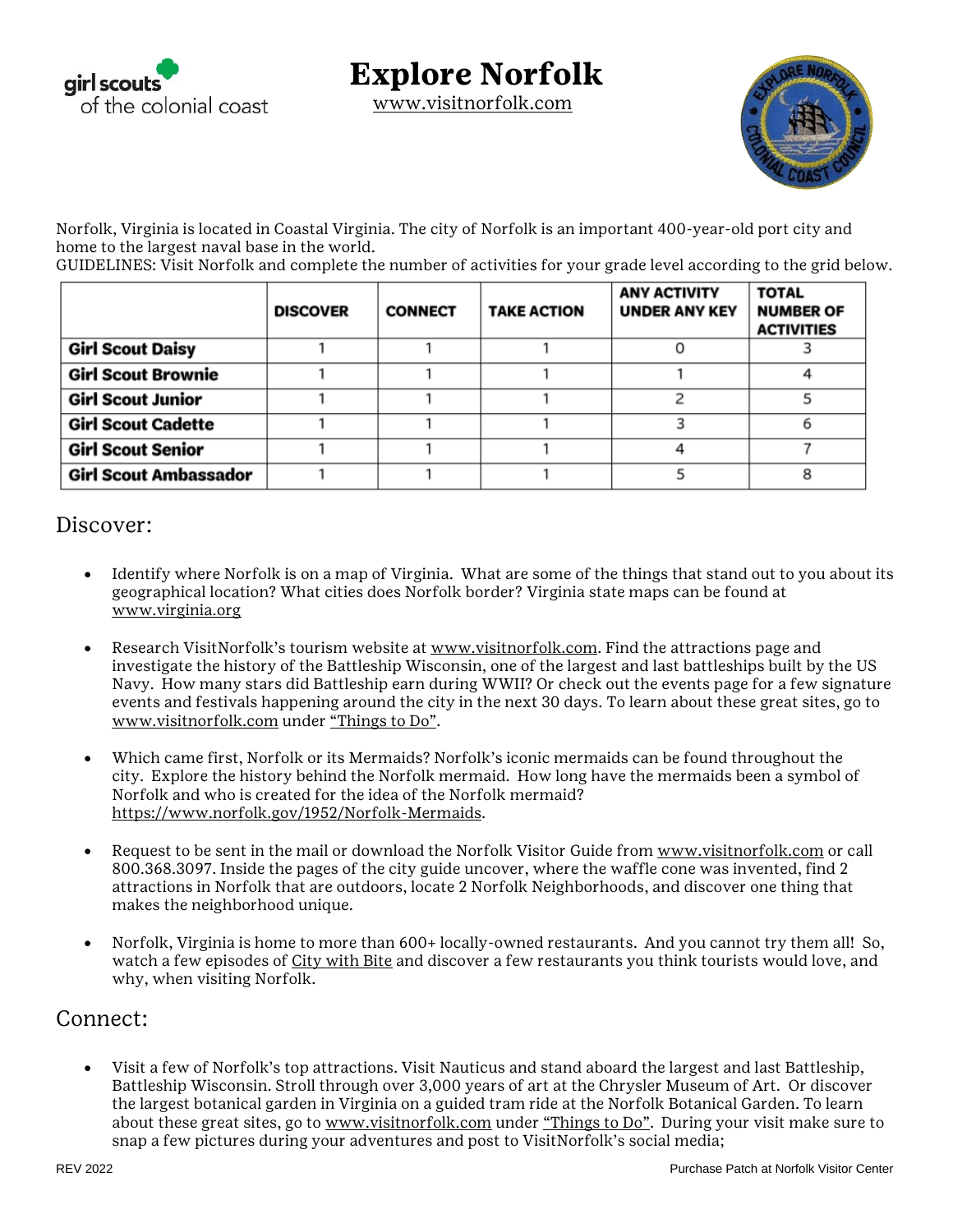Instagram: VisitNorfolkVA <https://www.instagram.com/visitnorfolkva> hashtag: #VisitNorfolkVA Facebook: VisitNorfolk [https://www.Facebook.com/VisitNorfolkToday](https://www.facebook.com/VisitNorfolkToday)

 See Norfolk's iconic mermaids in all of their glory, by downloading the Mermaids Walking Map— Mermaids on Parade Tour of Downtown Norfolk so you can do your own mermaid hunt! [https://www.norfolk.gov/1962/Mermaid-Interactive-Spotting-Map.](https://www.norfolk.gov/1962/Mermaid-Interactive-Spotting-Map) Make your first stop to see "Gliding Through the Bay" at the Norfolk Visitor Center at 232 E Main Street Norfolk, VA 23510. Pick up our printed downtown Mermaid Map while there. Spot a mermaid? Then post to:

Instagram: VisitNorfolkVA <https://www.instagram.com/visitnorfolkva> hashtag: #VisitNorfolkVA Facebook: VisitNorfolk [https://www.Facebook.com/VisitNorfolkToday](https://www.facebook.com/VisitNorfolkToday)

- Chat with a Visitor Advisor at the Norfolk Visitor Center to learn about their duties, the top things visitors ask to do in the city, and visitors' top questions about Norfolk. Either stop in the visitor center located at 232 East Main Street or call 800.368.3097.
- Talk a self-guided walking tour of all places you discovered online at [www.visitnorfolk.com](http://www.visitnorfolk.com/) and with the Norfolk Visitor Guide. Take pictures along the way and post to VisitNorfolk's social media. Or submit via email to [bgullickson@visitnorfolktoday.com.](mailto:bgullickson@visitnorfolktoday.com) Self-guided tours can be found at [www.visitnorfolk.com](http://www.visitnorfolk.com/) under "[Things to Do](https://www.visitnorfolk.com/things-to-do/)".

Instagram: VisitNorfolkVA <https://www.instagram.com/visitnorfolkva> hashtag: #VisitNorfolkVA Facebook: VisitNorfolk [https://www.Facebook.com/VisitNorfolkToday](https://www.facebook.com/VisitNorfolkToday)

### Take Action:

- Design a tourism brochure or tourism poster on Norfolk. Remember to include everything you loved when learning about the city, attractions, and a few fun facts. Also, do not forget to include who in the city to call for additional tourism information and materials. Submit your work to Barbara Gullickson, Director of Visitor Services at [bgullickson@visitnorfolktoday.com](mailto:bgullickson@visitnorfolktoday.com)
- Visit the VisitNorfolk Visitor Center at 232 East Main Street, Norfolk, Virginia 23510. Plan a vacation itinerary with the many brochure options and look for guidance from the Visitor Advisor working that day. Plan for 2 nights and 3 days trip to Norfolk and include a hotel, how to get to Norfolk, an event or performance to attend, and 3 must-see attractions in your itinerary. Submit your dream vacation to Norfolk to Barbara Gullickson, Director of Visitor Services at [bgullickson@visitnorfolktoday.com](mailto:bgullickson@visitnorfolktoday.com)
- While visiting any of the places above, take pictures of your trip. Afterward, create a scrapbook from the photos you took and share it with family and your Girl Scout Troop.
- Design your own Norfolk Mermaid! Download the icon Norfolk Mermaid to create a one of kind mermaid with everything you love about Norfolk. Submit your work to Barbara Gullickson, Director of Visitor Services at [bgullickson@visitnorfolktoday.com,](mailto:bgullickson@visitnorfolktoday.com) and post to one of VisitNorfolk's social media accounts.

Instagram: VisitNorfolkVA <https://www.instagram.com/visitnorfolkva> hashtag: #VisitNorfolkVA Facebook: VisitNorfolk [https://www.Facebook.com/VisitNorfolkToday](https://www.facebook.com/VisitNorfolkToday)